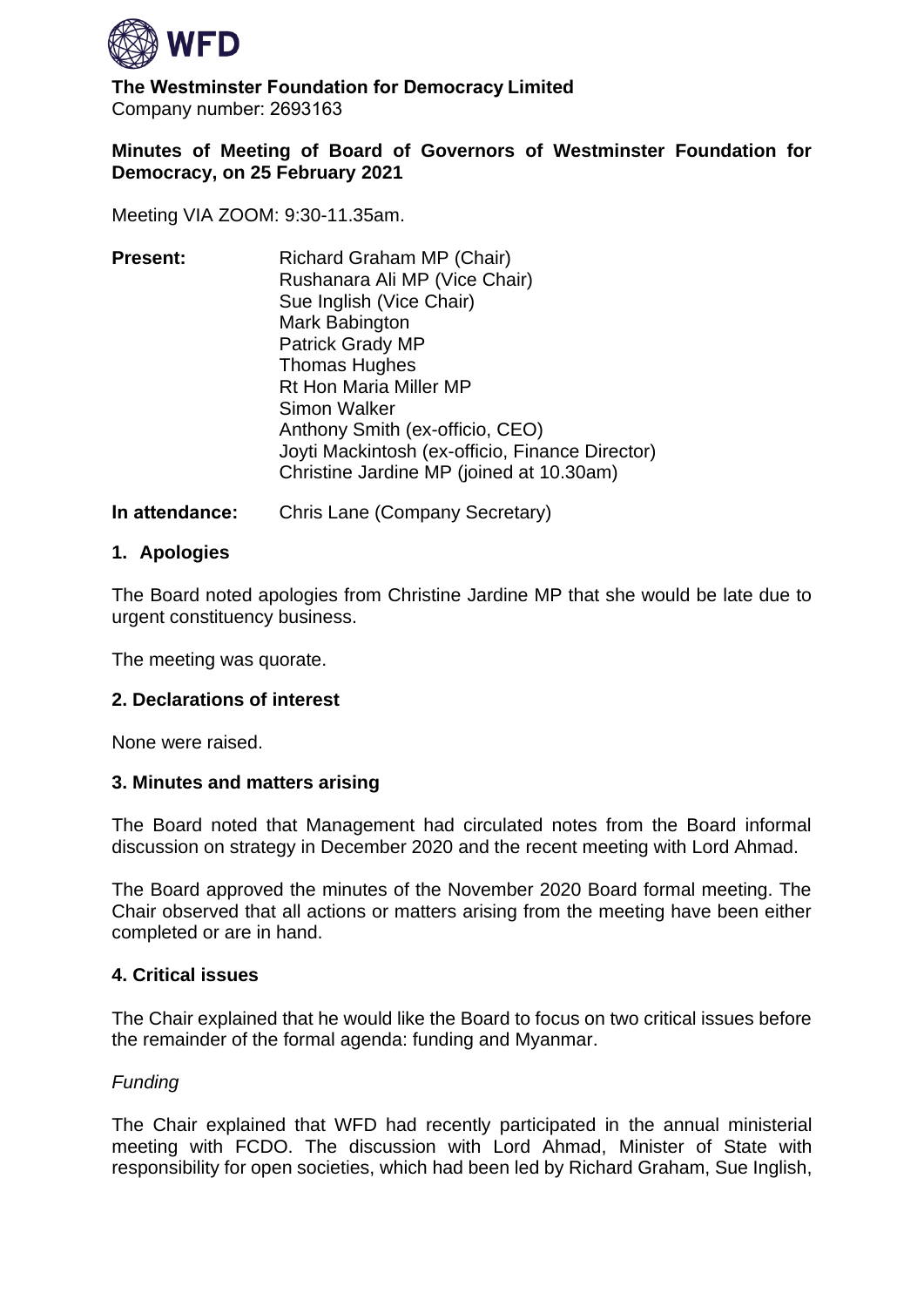

Company number: 2693163 

and Anthony Smith, had been positive about WFD's key role in HMG's emerging Open Societies agenda. WFD's representatives had also used the opportunity to convey the ARC's concerns linked to the serious impact of funding uncertainty on WFD's ability to confidently plan and manage its commitments.

The Chair noted that the Minister had confirmed WFD's grant-in-aid allocation as £3.5m for the next financial year but advised that the remainder of WFD's funding allocation would only be confirmed in mid-to-late March. The annual FCDO process is usually quite delayed, compared to other departments, but the consequences for WFD in this cycle are more significant than a typical year. Management reported that the message from officials continues to re-emphasise that WFD should see the next financial year as a transitional period and retain the capability as far as possible to contribute to HMG's international priorities in coming years.

The Board welcomed the confirmation of the grant-in-aid allocation, which Governors noted constitutes about fifty percent of WFD's core funding from FCDO London. However, the delay in confirming the value of the other fifty percent core funding (Inclusive and Accountable Politics (IAP) grant) and other funding allocations would make it challenging for the Board to adopt a budget. There are also reputational risks for WFD and its Board in operating without budgetary certainty.

Board members suggested that, in the long-term, there would be value in WFD collaborating with other arms-length bodies to encourage FCDO to adjust its planning and budgeting procedures to take better account of the needs of the arms-length bodies. In the short-term the Board agreed that it would be appropriate for Mark Babington, as chair of the ARC, to write to his counterpart at the FCDO to explain the implications of funding uncertainty and/or further cuts on WFD, and the anticipated requirement for a letter of comfort. This letter should be copied to Richard Graham who will share this with relevant Ministers and special advisers. In addition, Board members urged Management to continue to use all efforts to build a broader understanding of WFD's value and model across relevant departments at the FCDO.

#### **Action: Mark Babington to write to the chair of the FCDO Audit & Risk Assurance Committee to convey WFD's concerns**

#### *Myanmar*

The Chair suggested that the two key issues for Board consideration were staff safety and security, and the political situation and outlook.

The CEO confirmed that all fourteen staff of the Myanmar office are safe and well. Management has prioritised their welfare since the coup on 1 February. WFD remains in close contact with the Embassy.

The CEO advised that that the current programme in Myanmar is due to end in July 2021. Prior to the events of 1 February, Management had participated in positive discussions with the Embassy about a follow-on programme. However, the Embassy has now confirmed that this will not be possible, due to a change to UK policy restricting support for state institutions in Myanmar. This would include the Hluttaw,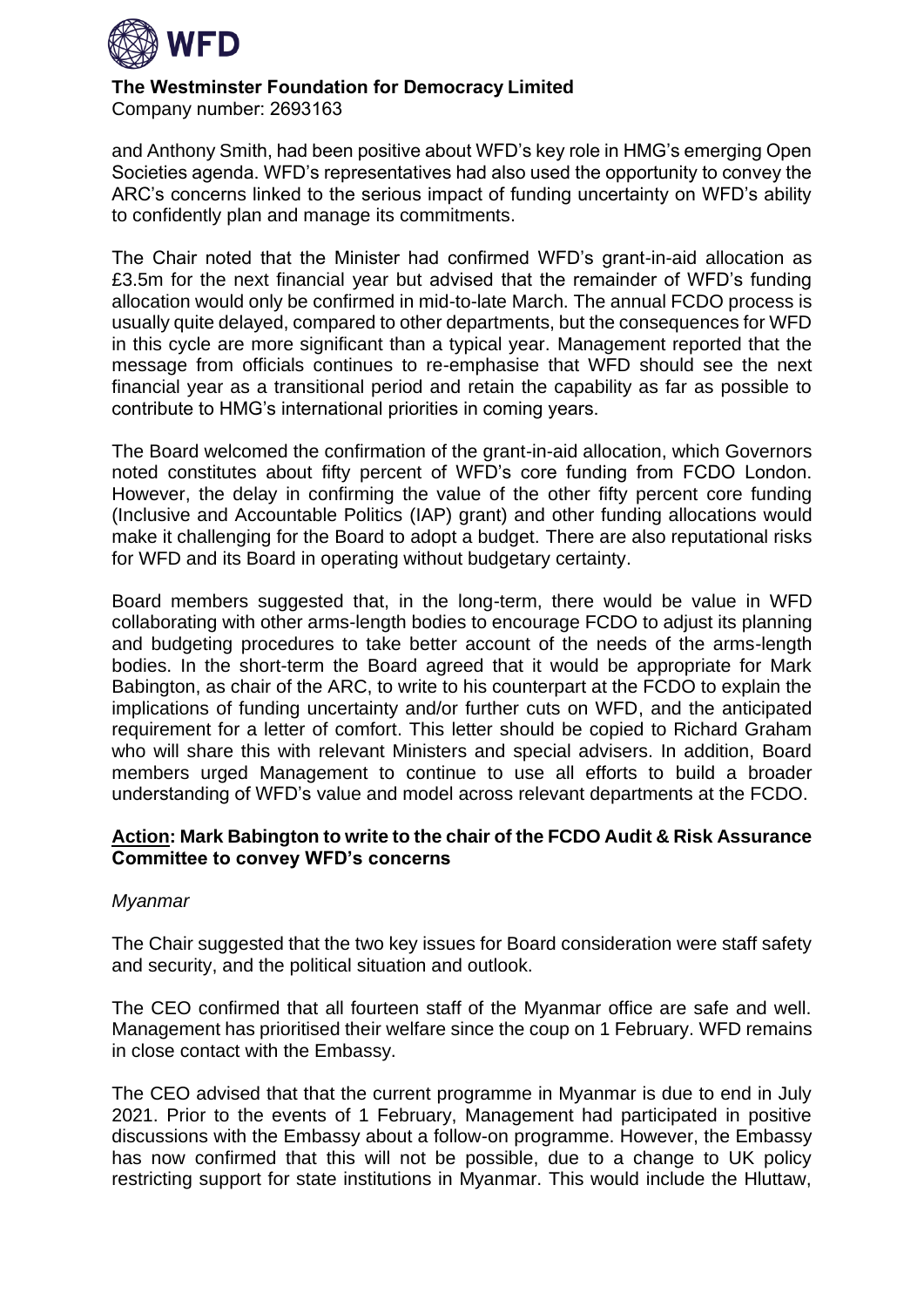

Company number: 2693163 

Myanmar's union parliament. For as long as the military is in control of state institutions, it is difficult to see what outcomes WFD could now realistically achieve. The Embassy has indicated that there may be an opportunity for a small-scale programme and is open to WFD's ideas on this.

Board members lamented recent events in Myanmar and expressed regret at the impact on WFD's valuable work in Myanmar over recent years. The Board expressed appreciation for the brilliant work of WFD's staff in-country and solidarity with democratically elected representatives in Myanmar.

The Board encouraged Management to engage with the Embassy and develop a proposal for an alternative programme of activities that could still be relevant and achieve some impact in Myanmar. This could focus more on sub-national institutions, civil society, and local partnerships. The Board would welcome the opportunity to contribute ideas on this.

Board members indicated that maintaining engagement in Myanmar is important, but Governors acknowledged that, without continued Embassy funding, this would be challenging.

Board members noted that WFD would need to continue to manage the heightened legal, information security, and personal safety risks carefully over the coming months..

# **Action: Management to arrange an informal meeting of the Board in late March 2021 to discuss the situation in, and outlook for, Myanmar**

# **5. CEO's report**

The CEO summarised the highlights of his written report.

Management continues to prioritise strong engagement with officials and ministers to influence HMG's policy agenda. The CEO noted that the Integrated Review is due to be published in March and is expected to promote open societies and human rights as a key UK international priority. This is in line with one of the Foreign Secretary's seven global challenges announced previously to the International Development Committee. It is understood that the FCDO will start work in April to develop an Open Societies Strategy by Summer and Posts have been tasked with preparation of a oneyear country plan for FY21-22 and then a multi-year country plan for future years linked to the next spending review. The CEO confirmed that WFD would seek to influence the new strategy and country plans – and engage with preparations for and hosting of the G7/D10 and COP26 this year.

Management is having some success promoting the slogan "*doing development democratically*" with ministers and officials.

Board members offered to contribute ideas to any paper WFD is planning to submit to the FCDO team developing the Open Societies strategy.

# **6. Company Secretary's Report**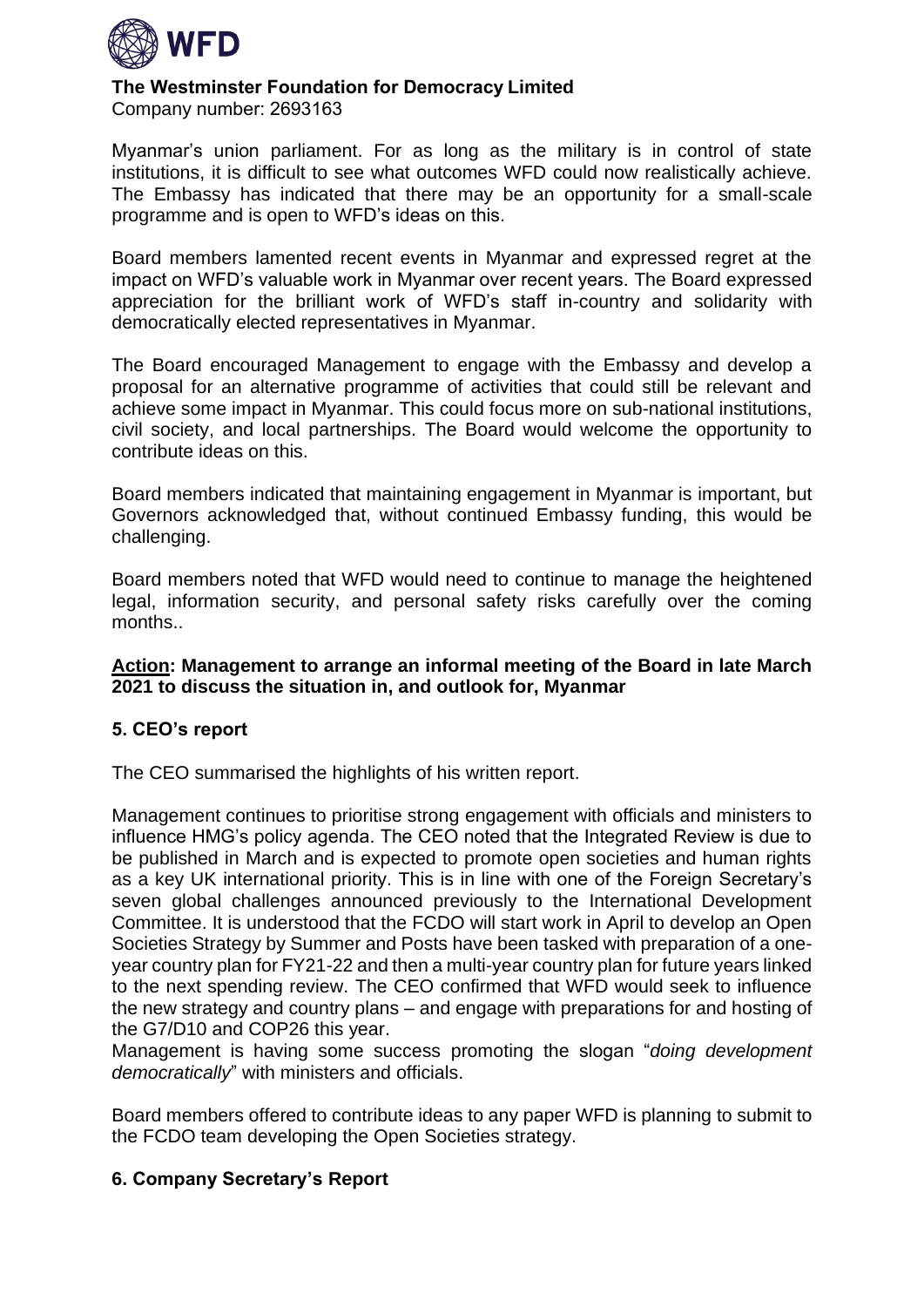

Company number: 2693163 

The Board noted the Company Secretary's report and the update on the terms of office of current Board members which expire in 2021. The Chair welcomed both Rt Hon Maria Miller MP and Joyti Mackintosh to their first formal Board meeting. The Board welcomed the news that, subject to the Foreign Secretary's approval, the current vacancy for a second Labour Party Governor should soon be filled by the Rt Hon Harriet Harman QC MP.

The Company Secretary reminded Board members that WFD is due to vacate its current head office at Artillery House at end-March 2021. He briefed Board members on the agreed key terms for WFD's new accommodation at 22-26 Whitehall, the old Admiralty Building, effective 1 April 2021. This will be a five-year license with the Government Property Agency (GPA), at a fixed fee for the duration, with a rolling sixmonth break clause. The total costs will be £266,996 p.a., which represents a reduction of around £150k or 36% on WFD's current London accommodation costs.

**Decision**: The Board resolved to approve:

- 1. A change to WFD's registered office in the UK from 8th Floor, Artillery House, 11- 19 Artillery Row, London, SW1P 1RT to 22 Whitehall, London, SW1A 2EG; and
- 2. The delegated authority of:
	- (a) the Chief Executive, Anthony Smith, to sign a license with the GPA, formally effective as of 1 April 2021, to occupy the space in 22 Whitehall, London, SW1A 2EG; and
	- (b) the Company Secretary, Christopher Lane, to notify the Companies Registrar of England and Wales of the change of registered office in accordance with Sections 86 and 87 of the Companies Act 2006, and to sign all documents and perform such acts as may be necessary or desirable to update WFD's statutory records, notify other third parties, and/or otherwise to give effect to this resolution.

# **7. People Committee Report**

Patrick Grady MP provided a report from the People Committee meeting on 4 February 2021.

Patrick observed that the Committee now benefits from two first-rate co-opted members who are adding significant value to the Committee's work. The recent Committee meeting had focused on preparation for the likely reduction in resources next financial year, staff health and safety and engagement; safeguarding; agile working; and gender balance and pay gap, which continues to be an area of strength for WFD.

In the next financial year, the Committee will focus on progress in the transition to agile working , ethnic and other diversity indicators.

# **8. Programme Quality Committee Report**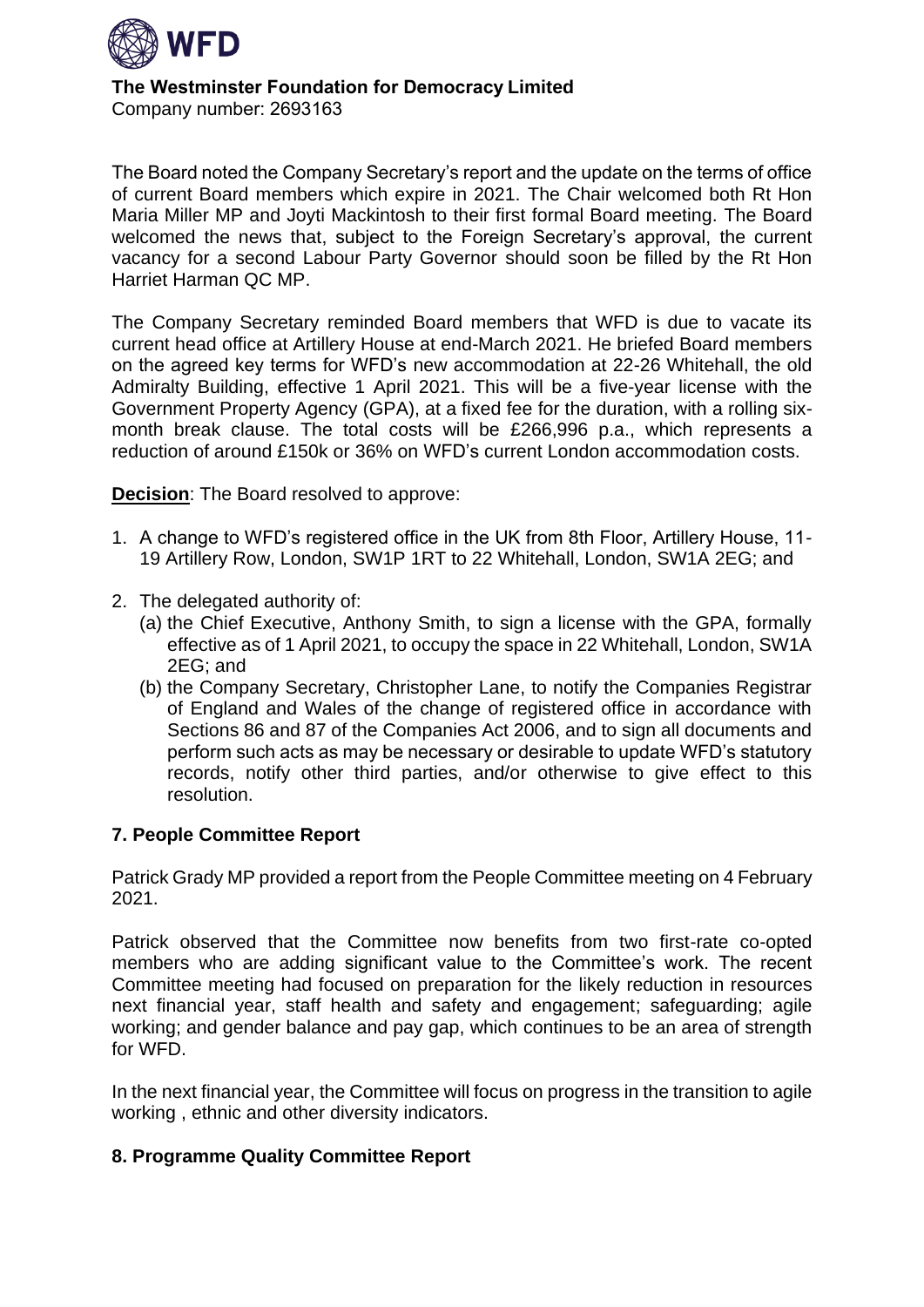

Company number: 2693163 

Thomas Hughes provided a report from the PQC held on 11 February 2021.

Thomas reported that the recent meeting had focused on the internal Q3 Programme Performance Review findings; the outcome of the recent FCDO/ex-DFID IAP Annual Review, Mid-Term Review and deep dive; and a presentation on the transparency and participation thematic initiative.

The majority of programmes in WFD's portfolio are on track and performing well. There is one programme rated as red (Nigeria, Supporting Marginalised Nigerians in the Election Process) and two rated as amber/red (Kyrgyzstan, Sustainable Media Sector Reform for Elections-related Conflict Prevention and Kenya, Inclusive Political Parties) due to implementation challenges or underspends. Each is subject to a mitigation plan.

The IAP Annual Review was positive for WFD, resulting in an A+ rating, which represents an improvement on last year's A rating. The Mid-Term Review gave a rating of "Good" based on a score of 68/100, but this is currently subject to an appeal. Unfortunately, WFD does not feel that the Mid-Term Review was conducted appropriately and in line with the agreed terms of reference. Thomas noted that there may also be a knowledge gap within the FCDO/ex-DFID IAP team about WFD's value and model.

In the next financial year, the Committee will focus on research strategy, engaging with Management's development of a new target operating model as part of the strategy process, a review of the inclusion theme, and the findings of the value for money pilots.

# **9. Audit & Risk Assurance Committee Report**

Mark Babington provided a report from the ARC held on 15 February 2021.

Mark reported that the recent ARC meeting had focused on scrutinising Management's budget scenarios and going concern, reviewing the draft annual plan, considering an audit planning report from the National Audit Office/BDO, and receiving a good internal audit report.

Mark highlighted the recent internal audit report delivered by Crowe LLP, which had tested WFD's internal controls environment in view of the changes in working practices due to the pandemic. The ARC had welcomed the 'substantial assurance' provided by the audit report. The next internal audit report will provide assurance on WFD's core costs.

# **10. Quarterly Progress Report and Corporate Risk Register**

The Board accepted Management's Quarterly Progress Report and Corporate Risk Register, as presented, and noted the commentary, including the ongoing Management focus on risks associated with funding. Board members noted that the Progress Report provided Governors with good information in a useful format.

# **11. Annual Plan and Budget scenarios for FY 2021-2022**